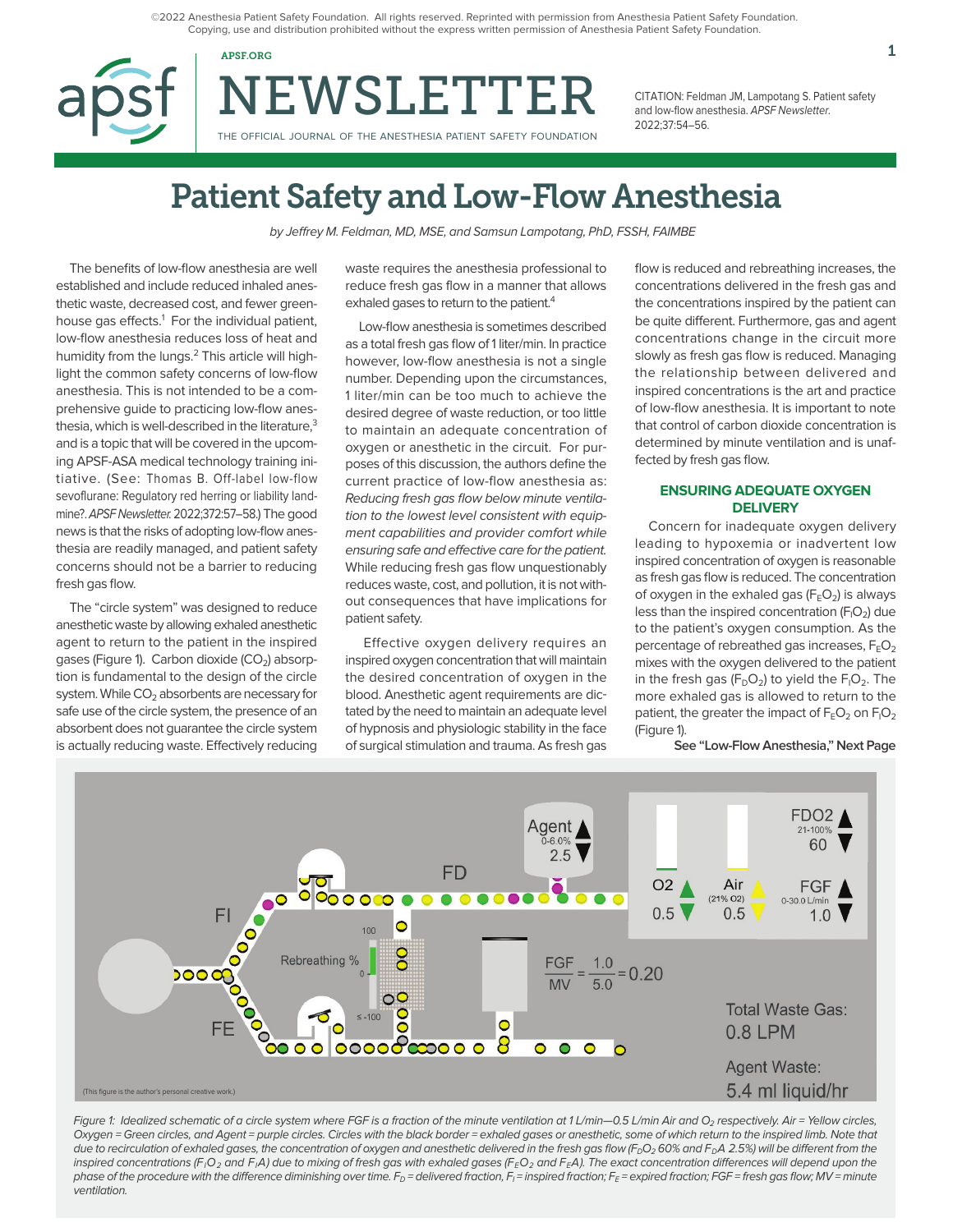# APSF NEWSLETTER June 2022 PAGE 2

# Continuous Monitoring of Inspired and Expired Anesthetic Agent Concentration Is Essential to Safe Practice of Low-Flow Anesthesia

## **From "Low-Flow Anesthesia," Preceding Page**

Continuous monitoring of inspired oxygen concentration is essential to the safe and effective practice of low-flow anesthesia. As flows are reduced, the practitioner estimates the delivered oxygen concentration  $(F_DO_2)$  that will maintain the desired inspired concentration  $(F<sub>1</sub>O<sub>2</sub>)$ . Ultimately, the patient's oxygen consumption and any leaks in the circuit will determine the  $F_1O_2$  delivered to the patient. Continuous  $F_1O_2$  monitoring will help to guide adjustments to fresh gas flow. Since the  $F_1O_2$ changes slowly at low fresh gas flow, a low oxygen concentration alarm can be set above the minimum safe level to provide a notification if  $F_1O_2$  is heading lower than desired.

Managing inspired oxygen concentration during low-flow anesthesia is relatively straightforward since oxygen consumption is fairly constant during a procedure. Managing inspired anesthetic agent concentration is a bit more challenging since the uptake of agent falls exponentially over time.

### **ENSURING ADEQUATE INSPIRED ANESTHETIC AGENT CONCENTRATION**

As mentioned previously, safe anesthetic agent delivery requires that the patient have a sufficient concentration to be unaware, but not so much that physiologic stability is threatened. Similar to the case of oxygen, the expired concentration of anesthetic agent (FEAgent) will always be less than the inspired concentration of agent (F<sub>I</sub>Agent) due to uptake, except during emergence. Early in the procedure, when uptake of agent is high, the difference between  $F_{E}$ Agent and  $F_{I}$ Agent can be substantial. For that reason, it is more difficult to reduce flows during induction and maintain the desired anesthetic concentration compared with the maintenance phase of the anesthetic when uptake has slowed and F<sub>E</sub>Agent approaches F<sub>I</sub>Agent.

Continuous monitoring of inspired and expired anesthetic agent concentration is essential to the safe and effective practice of low-flow anesthesia. The difference between inspired and expired anesthetic agent concentration indicates the rate of uptake. As the difference narrows, uptake is slowing and it is easier to reduce flows and maintain the desired anesthetic concentration in the circuit. While the Delivered agent concentration, $F_D A$ gent, is determined by the vaporizer setting, the F<sub>I</sub>Agent indicates what is being inspired by the patient. As flows are reduced, it may be necessary to increase the vaporizer setting above the Minimum Alveolar Concentration (MAC) concentration desired in the patient to maintain the F<sub>I</sub>Agent and F<sub>E</sub>Agent at the desired levels. Like oxygen delivery, setting the vaporizer is an estimate by the low-flow practitioner, and continuous agent concentration monitoring becomes essential to guiding vaporizer and fresh gas flow settings.

## **MANAGING FRESH GAS FLOW WHEN CHANGING OXYGEN AND AGENT CONCENTRATIONS**

One major challenge to the practice of lowflow anesthesia is the rate of change of oxygen and agent concentrations in the circuit. The time constant for the rate of change is the internal volume of the anesthesia machine and breathing circuit in liters divided by the fresh gas flow in L/min. The internal volume can be 5 liters or more so that a fresh gas flow of 1 L/min could result in a time constant of 5 minutes, and it can take four-time constants to get close to equilibrium.

As fresh gas flow is reduced, concentrations of oxygen and anesthetic will change more slowly to reach a new equilibrium. As a result, the practitioner may change the gas mixture or vaporizer setting, but the ultimate impact on concentrations in the circuit will not be apparent for several minutes. This is another reason for continuous monitoring of oxygen and agent concentrations in the circuit as well as the use of high and low alarm limits to draw attention to slow changes that might otherwise go unnoticed. Indeed, it may be necessary to increase the total fresh gas flow to ensure that oxygen and agent concentrations change more quickly if needed.

# **DOES SEVOFLURANE HAVE A MINIMUM SAFE FRESH GAS FLOW?**

The package insert for sevoflurane indicates that sevoflurane is safe when fresh gas flow is not less than 1 L/min for up to 2 MAC-Hours or not less than 2 L/min for longer procedures.<sup>5</sup> This recommendation is neither scientifically sound nor consistent with a modern practice of low-flow anesthesia. Nevertheless, given the FDA labelling, practitioners may be understandably reluctant to reduce flows to less than these recommendations and deliver sevoflurane "offlabel." In another article in the APSF Newsletter (Off-label low-flow sevoflurane: Regulatory red herring or liability landmine?. APSF Newsletter. 2022;372):57– 58, Brian Thomas JD, vice-president for Risk Management, Preferred Physicians Medical, provides some guidance on the actual medicolegal concerns associated with off-label medication administration. This article will briefly review the science that clearly indicates a lower flow limit for sevoflurane is unnecessary.

The major concern for reducing flows when using sevoflurane is the accumulation of Compound A in the circuit and the potential for renal toxicity. While there is no question that sevoflurane can interact with some absorbent formulations to produce Compound A, it has never been shown to result in renal toxicity in humans.<sup>6</sup> Furthermore, subsequent to the FDA labelling of sevoflurane, it was clearly shown that Compound A results from the interaction of sevoflurane with absorbents that contain strong bases like potassium hydroxide (KOH) and sodium hydroxide (NaOH).<sup>7</sup> It has also been shown that eliminating the KOH and limiting the NaOH to less than 2% yields an effective absorbent that does not produce Compound A.<sup>8</sup> In short, while there is no substantiated concern for patient injury from Compound A, there is no risk of

**See "Low-Flow Anesthesia," Next Page**

# APSF WEBSITE www.apsf.org *Check it out!*

- Back Issues of Newsletter
- Search Engine
- Videos
- Adverse Event Protocol
- Conscious Sedation Protocol
- Grant Guideline
- TEEcher
- Topics and Titles of Previous APSF Grants
- Corporate Donors
- Safety Links